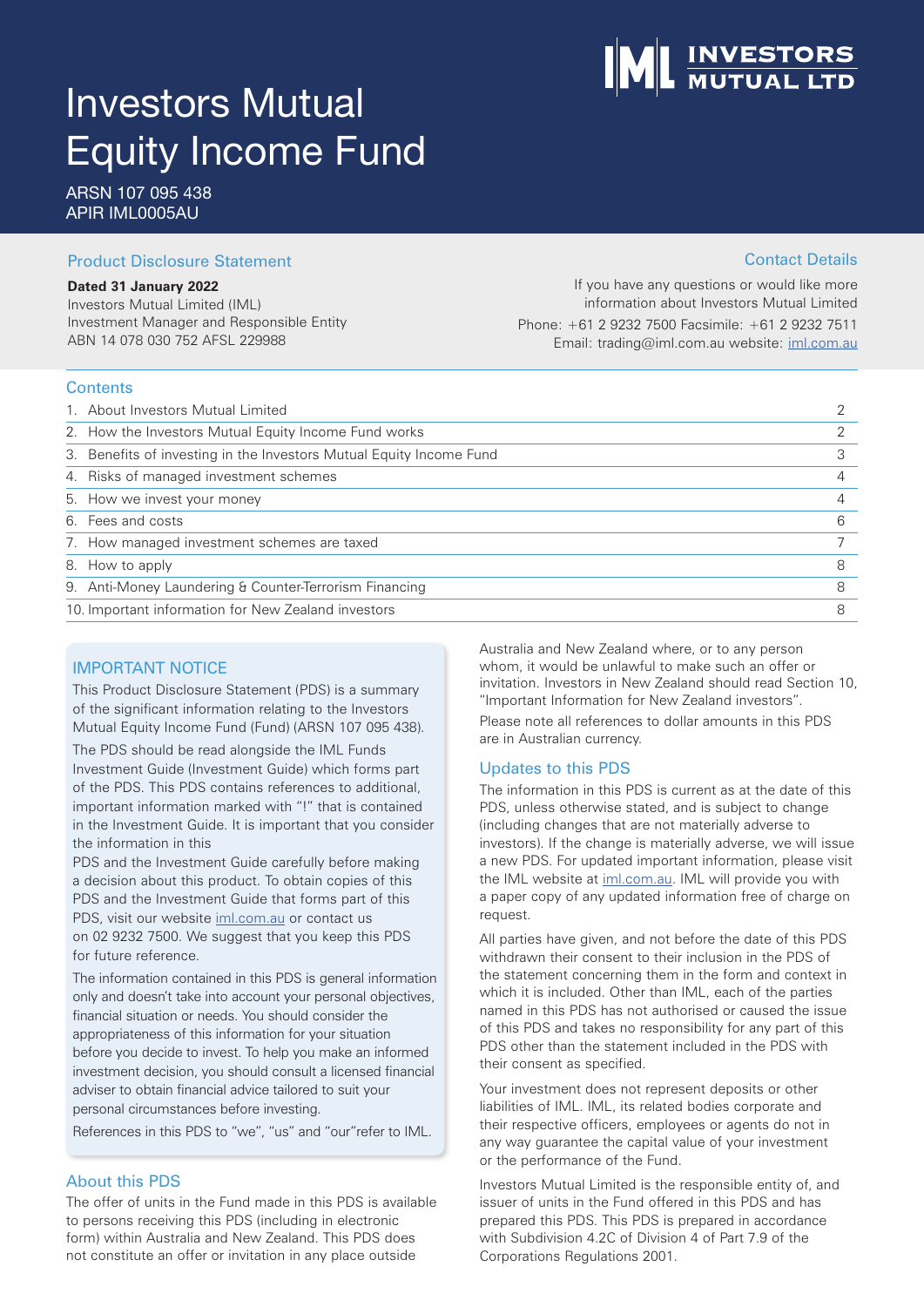## 1. About Investors Mutual Limited

IML aims to deliver consistent long-term returns for clients through the disciplined application of our conservative, fundamental and value-based approach to investing.

IML was established in 1998, and has approximately \$5.2 billion in funds under management as at 31 December 2021. IML holds Australian Financial Services Licence No. 229988, which includes an authorisation to operate managed investment schemes.

IML is the Responsible Entity of the Fund and issuer of this PDS.

## 2. How the Investors Mutual Equity Income Fund works

### How the Fund works

The Fund is a registered managed investment scheme, whereby your money is pooled with other investors' money. The total value of the assets held in the Fund are divided into units. When you invest, you are issued with units in the Fund which represent your beneficial interest in the Fund.

The price of a unit in the Fund will vary as the market value of the assets of the Fund rise or fall.

You can invest in the Fund by investing directly (by way of making a minimum initial investment – see table below) or by investing through an Investor Directed Portfolio Service (IDPS), master trust or other wrap account platform (Platform).

You can increase or decrease your investment by making minimum applications or withdrawals (see table below). You may appoint an alternative as your authorised nominee by having the relevant section of the application form completed.

In each financial year the full amount of taxable income available for distribution from the Fund is intended to be attributed to investors.

| Custodian and investment<br>administrator     | Citigroup Pty Ltd (CPL)                                                         |
|-----------------------------------------------|---------------------------------------------------------------------------------|
| Unit pricing <sup>1</sup>                     | Each Business Day                                                               |
| Minimum initial investment <sup>2</sup>       | \$50,000                                                                        |
| Minimum additional<br>investment <sup>2</sup> | \$5,000                                                                         |
| Minimum redemption amount <sup>2</sup>        | \$5,000                                                                         |
| Minimum unit holding value <sup>2</sup>       | \$50,000                                                                        |
| Applications and redemptions                  | Each Business Day                                                               |
| Distributions paid                            | Generally quarterly, as at<br>the end of March, June,<br>September and December |

- Note 1: For information on unit pricing of the Fund, please see Section 1 of our Investment Guide – 'How the Funds work'.
- Note 2: We retain the discretion to waive these minimums. If you invest through a Platform, these minimums may not apply to you. Please refer below to ''Master trust and wrap account investors".

### Application and redemption prices

The net asset value of the Fund and the application price and redemption prices are calculated each Business Day. A Business Day means a day that is not a Saturday, Sunday, public holiday or bank holiday in New South Wales.

Application prices and redemption prices are based on NAV. NAV is calculated as the value of the assets of the Fund, less the accrued expenses and other liabilities of the Fund (including the daily accrued management fee and, if applicable, the daily accrued performance fee) as determined by IML. This is then divided by the number of units on issue to arrive at net asset value per unit (NAV per unit).

The application price for a unit in the Fund is calculated as NAV per unit, which is adjusted by adding an amount to reflect transaction costs. Applications received by CPL before 4pm AEST on a Business Day will generally be processed at the application price on that day.

The redemption price for a unit in the Fund is calculated as NAV per unit, which is adjusted by subtracting an amount to reflect transaction costs. Withdrawal requests received by CPL before 4pm AEST on a Business Day will generally be processed at the redemption price on that day.

A copy of IML's Unit Pricing Discretions Policy is available from us free of charge upon request.

### How to withdraw

You can withdraw by redeeming some or all of your units by writing and mailing or faxing your withdrawal request to CPL on 1300 714 616. The proceeds of any withdrawal will usually be available within 7 Business Days and paid to the investor by direct credit to their nominated bank account.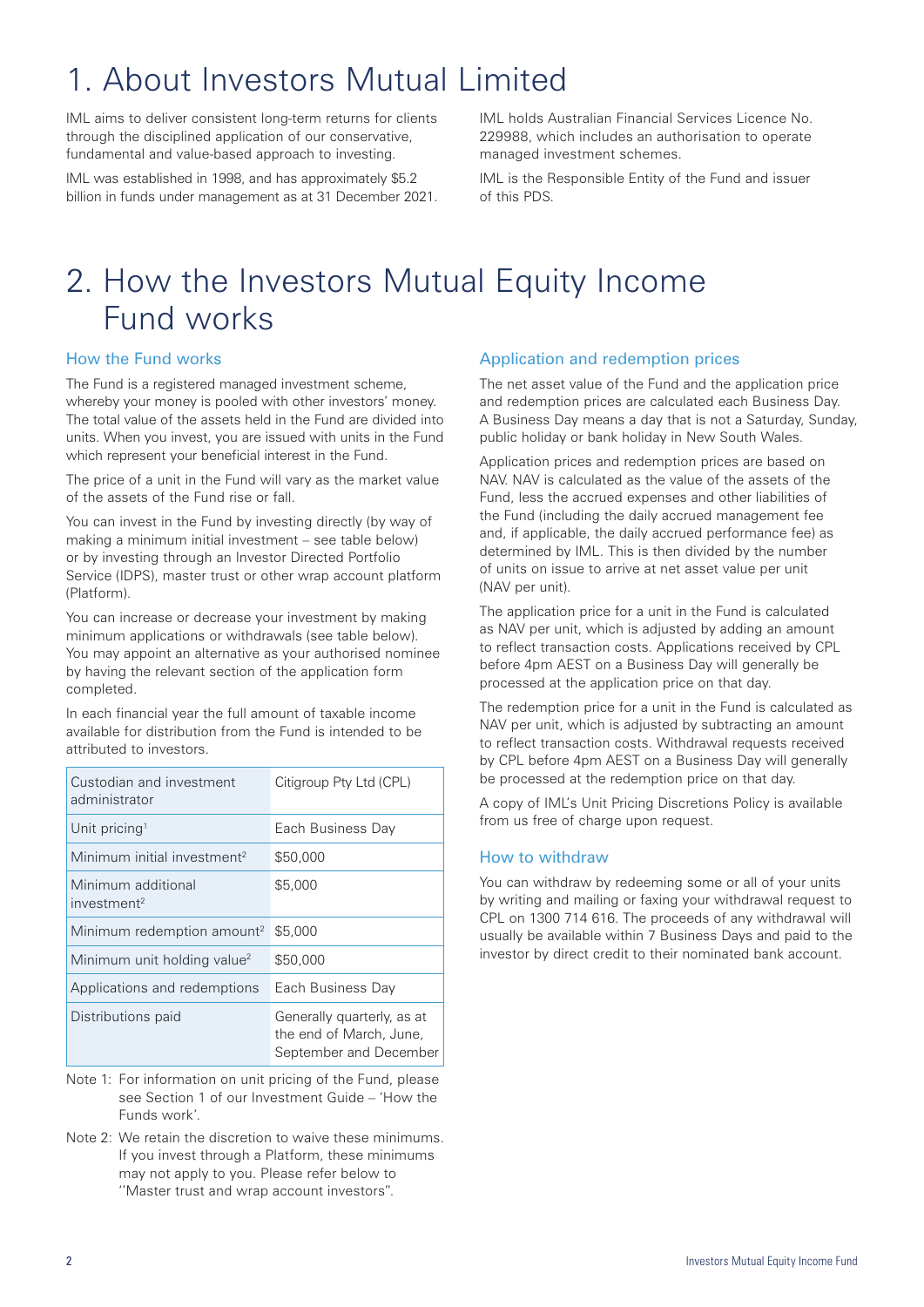Before making a decision, you should read the following important information about How the Funds work. Go to the Investment Guide at iml.com.au:

Section 1 How the Funds work

Section 4 Appointment of authorised nominee

Section 5 The custodian and investment administrator

The material about these matters may change between the day you read the PDS and the day you acquire the product.

#### Restrictions on withdrawals

It is our intention to manage the Fund so that it is "liquid" for the purposes of the Corporations Act. If the Fund is not sufficiently liquid then investors will only be permitted to withdraw if we make a withdrawal offer to all investors in accordance with the Corporations Act. Subject to the Fund constitution, we reserve the right to delay withdrawals where there are circumstances outside our control which we consider impact on our ability to properly or fairly calculate a redemption price, or where there are withdrawal requests of more than 20% of the value of the net assets of the Fund. In these circumstances investors may not be able to withdraw funds within the usual period upon request.

#### Income distributions

The Fund generally pays distributions on a quarterly basis with the final distribution paid as at the end of June each year. IML may decide to make an interim distribution out of distributable income accruing during any interim period and will inform investors accordingly. Distributions can be made up of income as well as net realised capital gains on the sale of assets.

Each investor's distribution amount is calculated by dividing the total amount of the distribution by the total number of units of the Fund on issue at the distribution calculation date, and multiplying the result by the number of units held by each investor on that date. You can choose to have your distributions reinvested in further units of the Fund, or paid to you by direct credit to your nominated bank account. If you do not make a choice, IML will reinvest your distribution payment at NAV per unit. This means that no transaction costs will be applied.

Units issued for reinvested distributions will be priced using the next NAV per unit calculated as at the end of the relevant distribution period.

#### Master trust and wrap account investors

We authorise the use of this PDS as disclosure to persons who wish to access the Fund indirectly through an Investor Directed Portfolio Service (IDPS), master trust or wrap account (collectively known as a Platform). If you do so, you will not acquire the rights of a unit holder of the Fund. The operator of the Platform acquires these rights on your behalf. An investor via a Platform cannot attend meetings or transfer units.

For Platform investors, the minimum initial and additional investment amounts are those specified by that Platform operator.

If you invest through a Platform, you can only withdraw or make subsequent investments through the operator of that service. Enquiries should be directed to the operator of that service and not IML. In addition to this PDS, you should read the document that explains the Platform, as issued by your Platform operator.

## 3. Benefits of investing in the Investors Mutual Equity Income Fund

#### Significant features

The Fund invests in an actively managed portfolio of Australian shares, hybrids and options on the ASX. The Fund focuses on securities listed on the ASX in Australia.

#### Significant benefits

The Fund provides Australian and New Zealand investors access to Australian securities. The Fund aims to provide regular income, including tax effective income, and some capital growth.

Investing in the Fund offers you a range of benefits:

- your money is managed by IML's investment professionals who have access to investment techniques that may not be available to all investors;
- access to investment opportunities and markets that may not be accessible to all investors;
- unless the Fund has become illiquid, you can generally apply to withdraw your investment on any Business Day; and
- fund managers can usually transact at a lower cost than individual investors.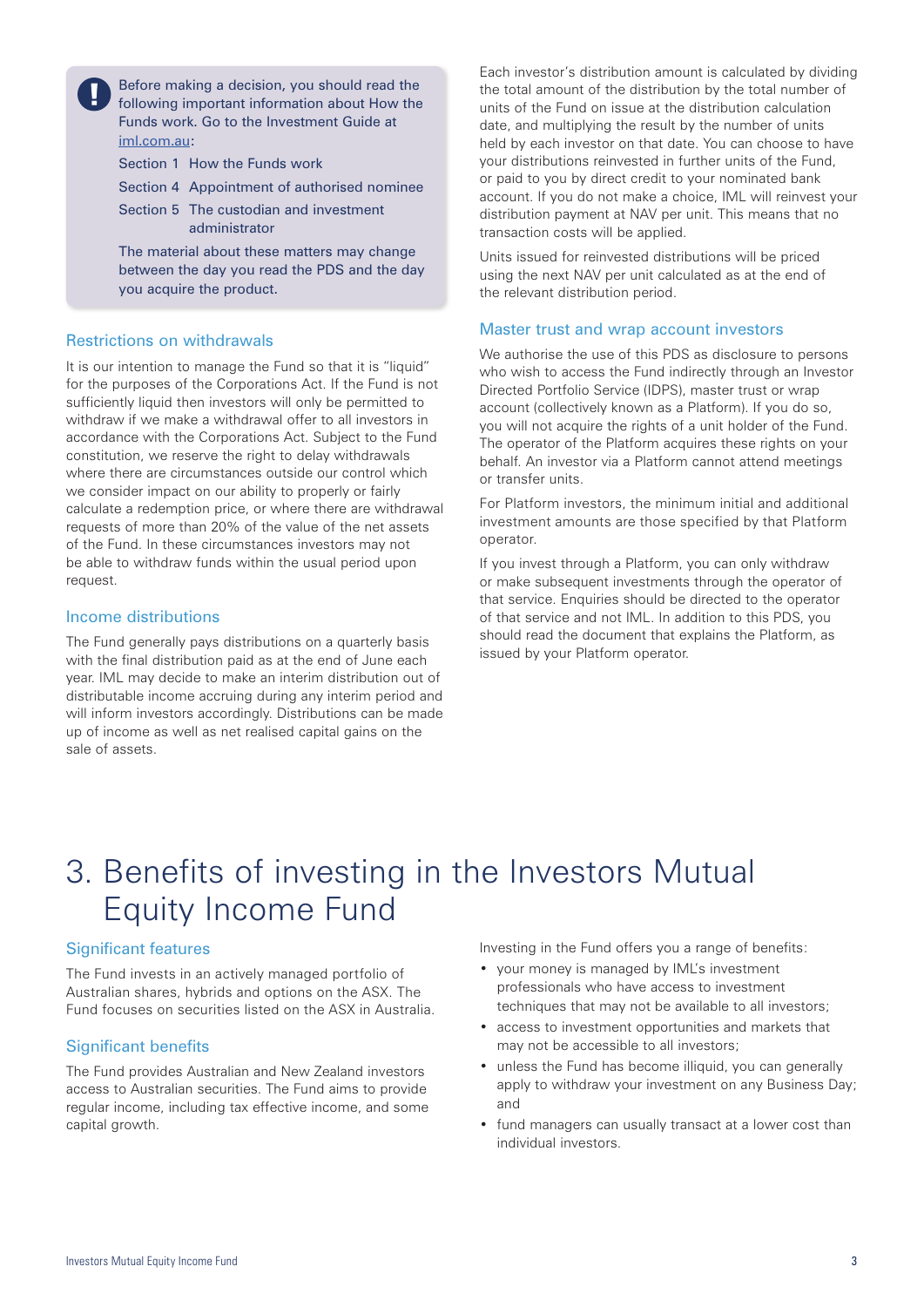## 4. Risks of managed investment schemes

All investments carry risk and generally go up as well as down in value. The likely investment return and the risk of losing money is different for each managed investment scheme as different strategies carry different levels of risk depending on the underlying mix of assets that make up each fund. Those assets with the highest potential longterm return (such as shares) may also have the highest risk of losing money in the short-term. When investing, it is important to understand that:

- the value of your investment will go up and down;
- investment returns will vary, and may differ from past returns;
- the performance of the Fund or the return of capital is not guaranteed – this means you could receive back less than you invested and there is no guarantee that you will receive any income distributions.

The appropriate level of risk for you will depend on a range factors including your age, investment timeframe, financial goals, where other parts of your wealth are invested and how comfortable you are with potential fluctuations in the value of your investment.

While we are not able to remove all the risks associated with an investment in the Fund, IML employs a range of investment and risk management strategies to identify, evaluate and manage these risks.

The significant risks for the Fund are summarised below.

### Individual investment risk

Individual investments made by the Fund will fluctuate in value, meaning that on occasion they may fall in value.

A company's share price may fluctuate for a number of reasons. A company may undergo changes in its financial or operating circumstances and may also face broader influences such as political and industry changes. Unlisted securities are considerably less liquid than listed securities.

### Liquidity risk

As the Fund will invest in securities listed on the Australian Securities Exchange (ASX) in Australia, if there is an interruption of regular trading in a market or for a particular asset of the Fund (or if official quotation of stocks is denied), there may be delays in processing withdrawal requests.

#### Fund risk

Risks particular to the Fund include the risk that it could be wound up, the fees and expenses could change, IML could be replaced as responsible entity or investment manager or its portfolio managers could change. You could receive back less than you invested and there is no guarantee that you will receive any income. If there is an interruption of regular trading in the market for an asset of the Fund, there may be delays in processing withdrawal requests. The laws affecting registered managed investment schemes may change in the future.

#### Performance risk

The performance of the Fund or the return of capital is not guaranteed. The value of your investment in the Fund will go up and down with the value of the Fund's assets. The level of returns will vary and future returns may differ from past returns.

#### Market, country, legal and political risk

Economic, technological, political, legal and market conditions are variable. Changes in these factors can have both positive and negative influences on the value of the Fund's investments.

#### Interest rate risk

Changes in interest rates can also have a positive or negative impact directly or indirectly on investment values or returns. For example, hybrid securities, cash and other interest-bearing securities are very sensitive to fluctuations in interest rates.

#### Derivatives risk

Derivatives risks include illiquidity, the value of derivative positions not moving in line with the movement in the underlying asset, and the Fund being unable to meet payment obligations as they arise in relation to derivatives contracts.

### COVID-19 risk

The full extent of the impact of COVID-19 is not known at this time and there is a risk that your investment may be negatively impacted as a result. The Fund will continue to leverage IML's strength in bottom-up, fundamental research to identify opportunities, and use prudent derivatives strategies to protect the portfolio and generate returns.

## 5. How we invest your money

#### When making an investment decision you should consider the likely investment return, the risk and your own investment timeframe.

As a guideline, the Fund will usually hold a minimum of 20 different securities. The main investments of the Fund may include a combination of:

- securities listed on the ASX. This may include companies with operations outside Australia (including dual listed entities) but listed on the ASX;
- cash (and cash equivalents such as other investment grade interest-bearing securities);
- derivatives (bought and sold options), as described below; and
- Hybrid securities listed on the ASX.

IML may use options, futures and other derivatives to manage risk, to gain exposure to particular securities and markets or to enhance the returns of the underlying physical investments. Derivatives are not used speculatively or for the purposes of gearing the Fund. The Fund will not borrow.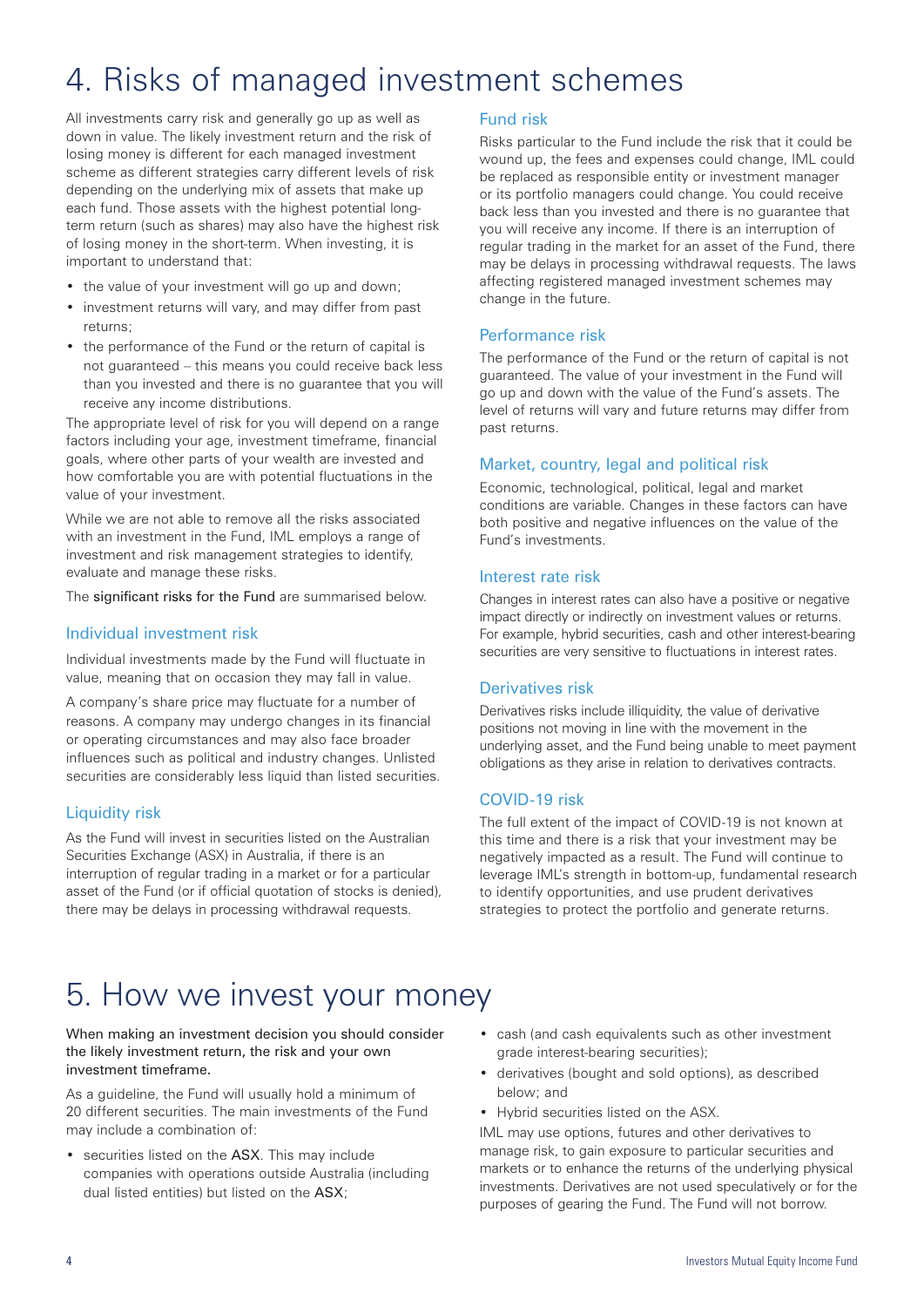#### Investors Mutual Equity Income Fund

| Investment return objective                                             | The fund's dual objectives are to provide a dividend yield (after fees and expenses and<br>before taxes) which exceeds a yield of 2% above that of the S&P/ASX 300 Accumulation<br>Index on a rolling four year basis, whilst maintaining lower levels of volatility relative to the<br>S&P/ASX 300 Accumulation index.                                                                                                                                                                                                                                                                                                                                      |
|-------------------------------------------------------------------------|--------------------------------------------------------------------------------------------------------------------------------------------------------------------------------------------------------------------------------------------------------------------------------------------------------------------------------------------------------------------------------------------------------------------------------------------------------------------------------------------------------------------------------------------------------------------------------------------------------------------------------------------------------------|
| <b>Investment Strategy</b>                                              | The Fund will invest in a diversified portfolio of quality ASX listed Australian shares,<br>hybrids, bought and sold options and cash.                                                                                                                                                                                                                                                                                                                                                                                                                                                                                                                       |
| <b>Benchmark</b>                                                        | S&P/ASX 300 Accumulation Index.                                                                                                                                                                                                                                                                                                                                                                                                                                                                                                                                                                                                                              |
| Asset classes <sup>1</sup> and allocation Cash <sup>2</sup> :<br>ranges | $0 - 50%$<br>Australian Equities <sup>3</sup> : 50-100%                                                                                                                                                                                                                                                                                                                                                                                                                                                                                                                                                                                                      |
| Minimum suggested<br>Investment timeframe                               | An investment horizon of four to five years.                                                                                                                                                                                                                                                                                                                                                                                                                                                                                                                                                                                                                 |
| Risk level                                                              | This Fund is considered to be a medium to high risk investment. The Fund aims to<br>outperform the S&P/ASX 300 Accumulation Index over the longer term.                                                                                                                                                                                                                                                                                                                                                                                                                                                                                                      |
| Fund performance                                                        | You can find the latest Fund information on our website at iml.com.au                                                                                                                                                                                                                                                                                                                                                                                                                                                                                                                                                                                        |
| Changes to Fund details                                                 | Subject to law and the Fund constitution, we have the right to make changes to the Fund at<br>any time and in some cases without giving prior notice. Changes may include closing the<br>Fund to new investors, terminating the Fund or changing the Fund's investment objective,<br>benchmark, asset classes, asset allocation ranges and investment strategy. If there is a<br>material change, we will update this PDS and inform investors of the material change as<br>required by law. If you are investing through a Platform, information and reports on your<br>investment in the Fund will be provided to you by the Platform Operator, not by us. |

Note 1: The investment guidelines provide an indication of the intended holdings in the Fund and may be higher or lower.

Note 2: Includes cash equivalents such as other investment grade interest bearing securities.

Note 3: In addition to securities listed on the ASX in Australia, the Fund may invest in Australian equity derivatives and hybrid securities such as preference shares. The Fund may invest up to 5% of the Fund's assets in unlisted securities, provided that at the time of the investment, IML has reasonable grounds to believe that the relevant company's securities will be listed on a regulated exchange within 12 months of the investment by the Fund. Please note that securities which IML expects will list on a regulated exchange may not be granted official quotation by that exchange, as the listing and quotation of securities are within the exchange's complete discretion. The Fund may gain exposure to investments through other registered managed investment schemes. Where those schemes are also managed by IML, you will not be charged additional management fees to the extent that those fees relate to an investment on behalf of the Fund.

#### Our Investment philosophy

IML's investment philosophy is based on a belief that a company's share price will reflect its underlying value in the long-term. We believe that markets are not fully efficient and there will be times that a company's share price will not reflect what we believe to be that company's true value. Such situations provide our investment team with the opportunity to build long term portfolio positions in quality companies at attractive valuations.

We are looking to invest in companies with four clear quality characteristics:

- competitive advantage
- recurring earnings
- capable management
- the ability to grow over time

#### Our Investment style

IML has an active, "bottom-up" approach to identifying, researching and valuing quality companies. Our approach is systematic, disciplined and focuses on finding companies that meet our quality criteria and then determining an appropriate valuation for those companies.

We believe that the underlying value of a company is best determined by quantifying and valuing the sustainability, quality and growth potential of a company's future earnings stream. The earnings stream from a company is important to us because it enables both the payment of dividends to shareholders and the reinvestment into the business for future growth.

IML conducts detailed in-house research and valuation as part of its overall investment process. Individual investments across all allowable asset classes are selected based upon our opinion of their ability to fulfil all or part of the objectives of the Fund. As such, we seek investments that we believe offer one or more of the following characteristics:

- provide an absolute real return over the long-term to investors;
- will pay a regular income stream; and
- are less volatile (risky) than the market in which they trade and therefore should minimise the impact of a falling market on the value of your investment.

As markets move through different cycles some asset classes will be more attractive in their ability to deliver on the objectives of the Fund. The overall makeup of the investments of the Fund will therefore change from time to time to reflect this relative valuation. This is the approach we will adopt in order to manage the asset allocation of the Fund.

#### Labour, environmental, social or ethical considerations

In selecting, realising or retaining investments for the Fund, IML takes into account the expected return and performance of the individual investments. In doing so IML make an assessment based on environmental, social and ethical considerations and may adjust their return expectation where they believe these factors will have a material financial impact on an individual investment. IML is also a signatory of the UN Principles for Responsible Investment.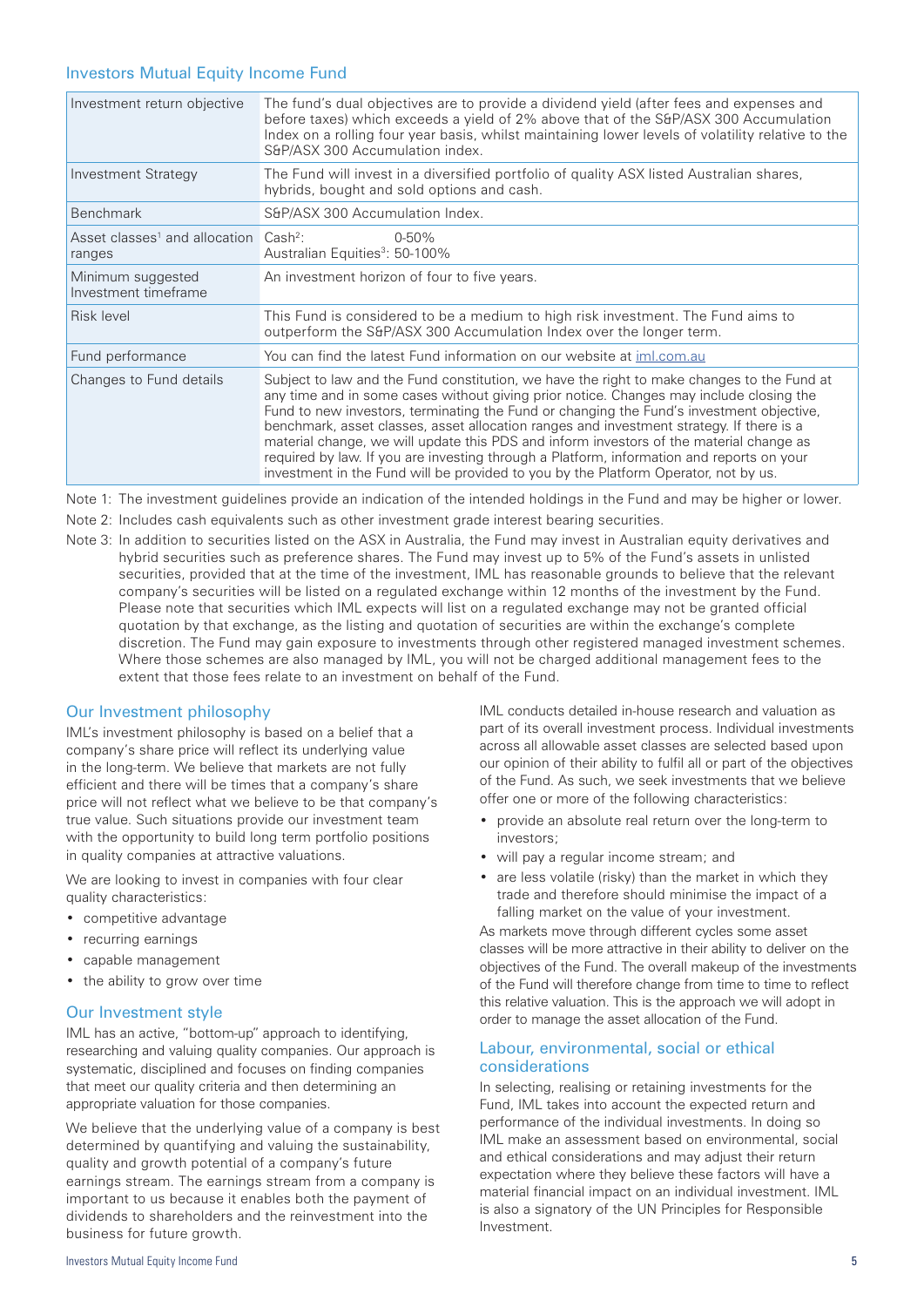## 6. Fees and costs

You should read all the information about fees and costs because it is important to understand their impact on your investment.

| <b>DID YOU KNOW?</b><br>Small differences in both investment<br>performance and fees and costs can<br>have a substantial impact on your<br>long term returns.<br>For example, total annual fees and<br>costs of 2% of your investment<br>balance rather than 1% could reduce<br>your final return by up to 20% over a<br>30 year period (for example, reduce | it from \$100,000 to \$80,000).<br>You should consider whether<br>features such as superior<br>investment performance or<br>the provision of better member<br>services justify higher fees<br>and costs.<br>You may be able to negotiate to<br>pay lower fees. Ask the fund or<br>your financial adviser. | <b>TO FIND OUT MORE</b><br>If you would like to find out more,<br>or see the impact of the fees based<br>on your own circumstances, the<br>Australian Securities and Investments<br>Commission (ASIC) Moneysmart<br>website (moneysmart.gov.au) has a<br>managed funds fee calculator to help<br>you check out different fee options. |
|--------------------------------------------------------------------------------------------------------------------------------------------------------------------------------------------------------------------------------------------------------------------------------------------------------------------------------------------------------------|-----------------------------------------------------------------------------------------------------------------------------------------------------------------------------------------------------------------------------------------------------------------------------------------------------------|---------------------------------------------------------------------------------------------------------------------------------------------------------------------------------------------------------------------------------------------------------------------------------------------------------------------------------------|
|                                                                                                                                                                                                                                                                                                                                                              |                                                                                                                                                                                                                                                                                                           |                                                                                                                                                                                                                                                                                                                                       |

This section shows fees and other costs which you may be charged. These fees and costs may be deducted from your money, from the returns on your investment or from the assets of the managed investment scheme as a whole. Taxes are set out in another part of this document. You should read all the information about fees and costs because it is important to understand their impact on your investment. You can use the Fees & Costs Summary to compare costs of this product with other simple managed investment schemes.

#### Fees and costs summary

| <b>Investors Mutual Equity Income Fund</b>                                                                                 |                                                                                      |                                                                                                                                                                                            |  |
|----------------------------------------------------------------------------------------------------------------------------|--------------------------------------------------------------------------------------|--------------------------------------------------------------------------------------------------------------------------------------------------------------------------------------------|--|
| <b>TYPE OF FEE OR COST<sup>1</sup></b>                                                                                     | <b>AMOUNT</b>                                                                        | <b>HOW AND WHEN PAID</b>                                                                                                                                                                   |  |
| Ongoing annual fees and costs                                                                                              |                                                                                      |                                                                                                                                                                                            |  |
| Management fees and costs<br>The fees and costs for managing your<br>investment <sup>2</sup>                               | 0.993% p.a. of the net assets<br>of the Fund (inclusive of the net<br>effect of GST) | This fee is calculated and accrued daily and<br>is paid monthly in arrears to IML from the<br>assets of the Fund.<br>This amount may be negotiated for<br>wholesale investors <sup>3</sup> |  |
| Performance fees<br>Amounts deducted from your investment in<br>relation to the performance of the product                 | Nil                                                                                  | Not applicable                                                                                                                                                                             |  |
| <b>Transaction costs</b><br>The costs incurred by the scheme when<br>buying or selling assets                              | $0.00\%$                                                                             | Transaction costs are incurred when<br>investors buy or sell Units in a Fund and are<br>also paid from the Fund's assets. Transaction<br>costs are net of the buy/sell spread.             |  |
| Member activity related fees and costs (fees for services or when your money moves in or out of the scheme)                |                                                                                      |                                                                                                                                                                                            |  |
| Establishment fee<br>The fee to open your investment                                                                       | Nil                                                                                  | Not applicable                                                                                                                                                                             |  |
| Contribution fee <sup>2</sup><br>The fee on each amount contributed to<br>your investment                                  | Nil                                                                                  | Not applicable                                                                                                                                                                             |  |
| Buy-sell spread<br>An amount deducted from your investment<br>representing costs incurred in transactions<br>by the scheme | 0.25%                                                                                | Transaction cost per transaction (applied to<br>both applications and withdrawals)                                                                                                         |  |
| Withdrawal fee <sup>2</sup><br>The fee on each amount you take out of<br>your investment                                   | Nil                                                                                  | Not applicable                                                                                                                                                                             |  |
| Exit fee <sup>2</sup><br>The fee to close your investment                                                                  | Nil                                                                                  | Not applicable                                                                                                                                                                             |  |
| Switching fee<br>The fee for changing investment options                                                                   | Not applicable                                                                       | Not applicable                                                                                                                                                                             |  |

Note 1: Fees and costs include, if applicable, GST less any input tax credits (ITC) or reduced input tax credits (RITC). However, if the GST rate increases, or if the full amount of ITC or RITC is not available, the Fund's constitution allows us to recoup the extra amount out of the Fund. Note 2: This fee typically includes an amount payable to an adviser, however IML does not pay fees to advisers – see the Additional Explanation of Fees & Costs and Section 2 of the Investment Guide.

Note 3: See Section 2 of the Investment Guide for further details. In addition, IML has decided to pay normal expenses out of its management fee entitlement, so it will only be reimbursed out of the assets of the Fund where the expenses are abnormal expenses. Please refer to "Fee changes and other fees" under the heading "Additional explanation of fees and costs" below.

Before making a decision, you should read the important information about Fees and other costs. Go to Section 2 of the Investment Guide at iml.com.au

The material about Fees and other costs may change between the day you read the PDS and the day you acquire the product.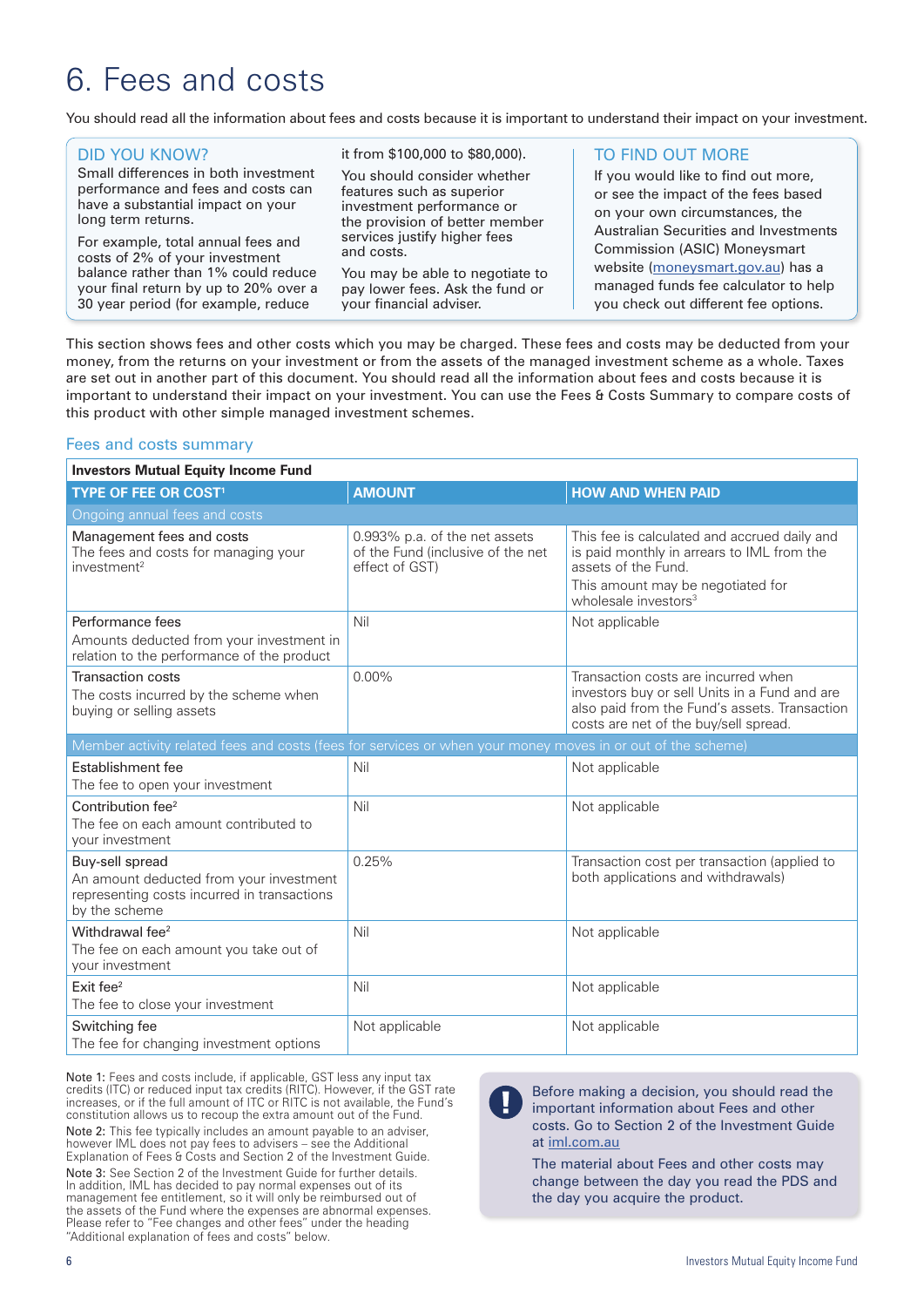#### Example of annual fees and costs<sup>1</sup>

This table gives an example of how the ongoing annual fees and costs for this product can affect your investment over a one year period. You should use this table to compare this product with other products offered by managed investment schemes.

| <b>EXAMPLE</b>                           |           | BALANCE OF \$50,000 WITH A CONTRIBUTION OF \$5,000 DURING YEAR                                                                                                                                                                            |
|------------------------------------------|-----------|-------------------------------------------------------------------------------------------------------------------------------------------------------------------------------------------------------------------------------------------|
|                                          |           |                                                                                                                                                                                                                                           |
| <b>Contribution Fees</b>                 | Nil       | For every additional \$5,000 you put in, you will be charged \$0                                                                                                                                                                          |
| <b>PLUS</b> Management<br>fees and costs | 0.993%    | And, for every \$50,000 you have in the Fund you will be charged or have deducted from<br>your investment \$496.50 each year                                                                                                              |
| <b>PLUS</b> Performance fees             | $0.00\%$  | And, you will be charged or have deducted from your investment \$0 in performance fees<br>each year                                                                                                                                       |
| <b>PLUS</b> Transaction costs            | $0.00\%$  | And, you will be charged or have deducted from your investment \$0 in transaction costs.                                                                                                                                                  |
| <b>EQUALS</b> Cost of Fund               | $0.993\%$ | If you had an investment of \$50,000 at the beginning of the year and you put in an<br>additional \$5,000 during that year, you would be charged fees and costs of \$496.50*.<br>What it costs you will depend on the fees you negotiate. |

Note 1: Please note that this is an example only and does not take into account transaction costs, government charges or any movements in the investor's investment or distributions that may occur over the course of the year.

\*Additional fees and costs may apply. The above example assumes the balance of \$50,000 remains constant throughout the year and the additional contribution of \$5,000 was made on the last business day of the year. Any additional investments made will increase the portfolio balance on which the management fee and costs are calculated. The example does not take into account the buy/sell spread nor any abnormal expense recoveries.

IML will not charge any additional fees unless investors are notified in accordance with the information set out at 'Additional explanation of fees and costs' below.

#### Additional explanation of fees and costs

#### Ongoing annual fees and costs:

Ongoing annual fees and costs comprise management fees and costs, performance fees and transaction costs. Management fees and costs are the fees and costs (including indirect costs) payable for administering the fund, amounts paid for investing in the assets of the fund, and other expenses and reimbursements in relation to the fund.

The management fee is the fee for IML's services as Responsible Entity and manager of the Fund.

The management fees and costs are calculated and accrued daily. The management fee is paid monthly in arrears to IML from the assets of the Fund.

Indirect costs are any amount not already disclosed as a fee or cost that directly or indirectly reduces the return of the Fund, and are generally payable from the Fund's assets rather than directly by you. Indirect costs do not include transaction costs.

Fees can change, and other fees and costs may apply to the Fund. Subject to the Fund's constitution and law, the fees outlined above may be varied at any time at the absolute discretion of IML. Reasons might include changing economic conditions or changes in the law. IML will provide investors in the Fund with at least 30 days notice of any proposed increase in fees. Some fees can be negotiated if you are a wholesale investor.

#### Adviser fees:

You may pay additional fees to a financial adviser if a financial adviser is consulted. You should refer to your Statement of Advice for any fee details. IML does not pay fees to financial advisers.

#### Abnormal expenses:

Abnormal expenses may be charged in some circumstances, particularly if significant changes occur or are made to the Fund. Refer to Section 2 of the Investment Guide for further information.

#### ASIC fee calculator:

To calculate the effect of fees and costs on your investment in the Fund, you can use the calculator provided by ASIC at moneysmart.gov.au.

#### Fee changes and other fees:

## 7. How managed investment schemes are taxed

WARNING: Your investment in a registered managed investment scheme is likely to have tax consequences, which in general will occur on an annual basis even if you do not change your investment. It is intended that no income tax will be payable by the Fund as IML will attribute all the income of the Fund to unit holders annually. Registered managed investment schemes do not pay income tax on behalf of members.

The distributions from the Fund will include the income the Fund has generated from investing activities. The income will retain its character as it passes to the investors. As a result, you may receive distributions that include interest, dividends and other income and capital gains (discounted and non-discounted). Investors are assessed for income tax on any income and capital gains generated by the Fund, if any.

As tax matters for managed investment schemes are complicated, you are strongly advised to seek your own professional tax advice.

Before making a decision, you should read the Important tax information. Go to Section 3 of the Investment Guide at iml.com.au The material about Important tax information may change between the day you read the PDS and the day you acquire the product.